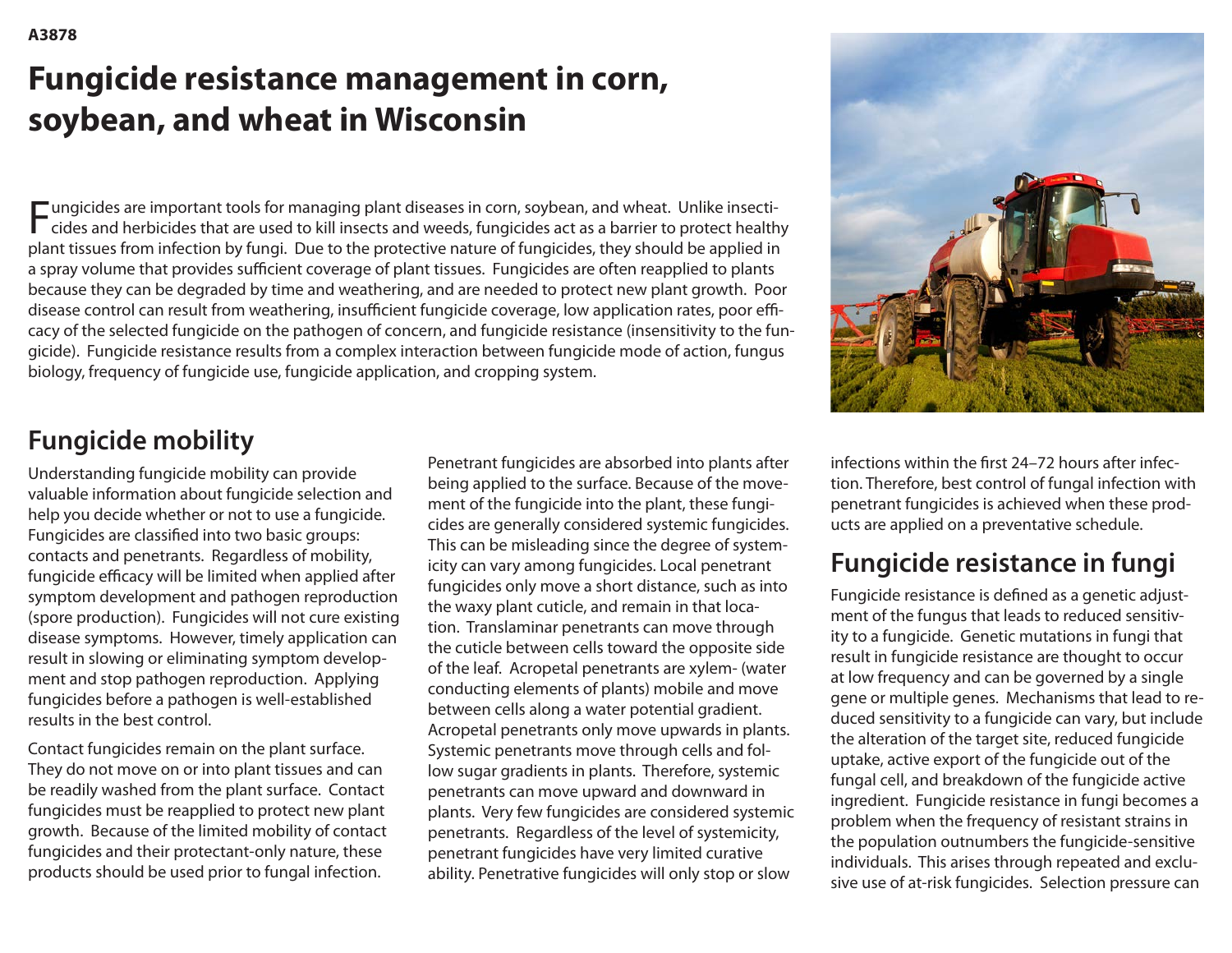be high when repeated fungicide applications are used to control many foliar diseases. Risk of fungicide resistance development is low for seed treatments and soilborne pathogens, which require one or two applications per season for control.

#### **Practices that result in fungicide resistance**

Application of fungicide at the wrong time (e.g., after the fungus has begun reproduction) or with inadequate coverage can result in poor control of a disease and lead to reapplication; this results in many individuals being exposed to the fungicide. Using inadequate rates can also lead to poor control and the need to apply fungicides frequently and exposing many individuals to the fungicide. Excessive application of fungicide where a need is not justifed can also lead to higher risk of fungicide resistance. Other practices that result in unnecessarily high populations of fungal individuals being exposed to excessive fungicide application include using susceptible hybrids/varieties, inadequate or excessive fertilization, excessive and/or frequent irrigation, continuous cropping, and poor sanitation.

### **FRAC and the FRAC code**

The Fungicide Resistance Action Committee (FRAC) is an organization made up of representatives of the agrochemical industry. Their mission: "… is to provide fungicide resistance management guidelines to prolong the efectiveness of 'at risk' fungicides and to limit crop losses should resistance occur." FRAC developed a code, known as the FRAC Code, which can be used to classify fungicides into groups based on their mode of action. Fungicides currently registered in Wisconsin for use on corn, soybean, and wheat fall into six FRAC Codes: 1, 3, 4, 7, 11, and M.

**FRAC Code 1:** The methyl benzimidazole carbamate (MBC) fungicide group contains the benzimidazole and thiophanate fungicide families. These fungicides are efective against a broad range of fungi that cause leaf spots, root and crown rots, stem rots, and powdery mildews, but not rusts. MBC fungicides inhibit tubulin production, interfering with normal cell division in sensitive fungi. These fungicides have preventative and early-infection activity. While they have penetrant properties, they cannot move down in the plant, making canopy penetration and complete plant coverage essential for control.

The MBC fungicide risk of resistance is high. The modifcation of a single amino acid in a fungus can result in resistance. Resistance to these fungicides was frst reported in 1970. Many important fungal plant pathogens have become resistant to these fungicides.

**FRAC Code 3:** The demethylation inhibitors (DMI) fungicide group contains the triazole fungicides. DMI fungicides are highly efective against powdery mildews, rusts, and many leaf spotting fungi. These fungicides work by inhibiting a specifc enzyme that plays a role in sterol production in fungi. Sterols are necessary for the development of functional cell walls in fungi. Application of DMIs results in abnormal fungal growth and death. However, triazoles have no effect on spore germination because spores contain enough sterol for the formation of germ tubes. Thus, DMI fungicide must be applied preventively or at early infection to be efective. DMI fungicides are acropetal penetrant fungicides, meaning that they are taken up into the plant and can move short distances in the water-conducting elements (xylem) of plants. Generally, these fungicides have approximately 14 days of residual activity.

DMI fungicides have a very specifc site of action, so risk of resistance development is a concern. Resistance management practices include avoiding repeated applications of DMI fungicides in the same season against high-risk pathogens such as powdery mildew.

**FRAC Code 7:** Carboxamide fungicides include boscalid, carboxin, and futolanil. Boscalid is primarily a foliar fungicide used against the *Botrytis, Sclerotinia*, and *Alternaria* pathogens. They work by inhibiting the respiration of target fungi, specifcally complex II fungal respiration. Carboxamide fungicides are acropetal penetrant fungicides, meaning that they are taken up into the plant and can move short distances in the water-conducting elements (xylem) of plants. Resistance has been documented for these fungicides.

**FRAC Code 11:** The Quinone outside inhibitors (QoI) fungicide group contains three fungicide families: strobilurins, imidazoles, and oxazoles. QoI fungicides are very efective against a broad spectrum of fungi. These fungicides work by inhibiting mitochondrial respiration, efectively stopping energy production of the fungus, and result in death. These fungicides are efective on spore germination and early growth. QoI fungicides vary on their mobility in plants. Some are local penetrants, while others are acropetal penetrants. Regardless of mobility in the plant, QoI fungicides are not efective against fungi that are growing inside the leaf tissue, so they must be applied preventively or at early infection to be effective. These fungicides have approximately 7–21 days of residual activity.

QoI fungicides have a very specifc site of action, so the risk of resistance development is a high. Currently there are more than 20 plant pathogens with some level of resistance to QoI fungicides.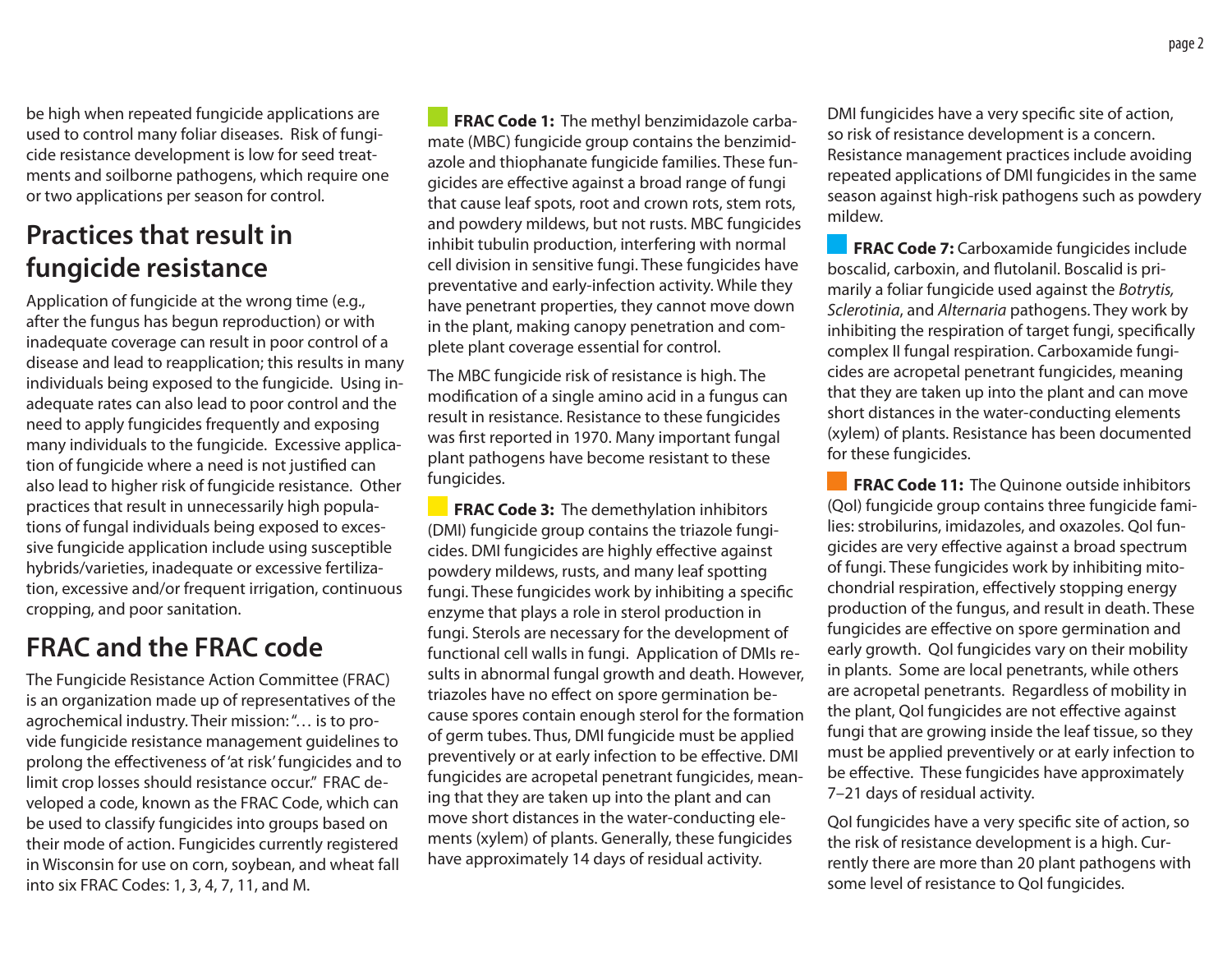#### **Guidelines for fungicide resistance management**

- Plant disease-resistant hybrids/varieties whenever possible.
- Maintain proper soil fertility.
- Scout felds on a regular basis, noting incidence and severity of diseases. Use this information to develop a feld history for future disease management decisions.
- Avoid sites with a history of high disease pressure.
- Utilize a crop rotation that fts your area and feld history.
- Tank mix high-risk fungicides with fungicides that have diferent modes of action, are active against the targeted disease(s), and have similar lengths of residual activity.
- Do not use reduced rates of fungicides.
- Alternate or tank mix fungicides with diferent modes of action when multiple applications are required.
- Apply fungicides preventively or early in the disease cycle and when a disease threat is warranted.
- Avoid curative fungicide applications, especially with high-risk fungicides.

**FRAC Code M:** Multi-site activity fungicides include inorganic compounds (M1), dithiocarbamates (M3), and chloronitriles (M5). Multi-site activity fungicides have a broad spectrum of disease control activity. They are contact fungicides and should be used preventatively since they are applied to the leaf and stem surfaces prior to pathogen appearance. They do not affect fungi once they have infected the plant. Multi-site activity fungicides afect multiple biochemical sites in fungi, killing fungi by overwhelming them with toxins. These fungicides are sensitive to rainfall and sunlight since they are not absorbed into the plant, generally remaining active for 7–14 days.

Multi-site activity fungicides have a low risk of resistance development. Because of this, multi-site activity fungicides are an important part of fungicide resistance management. When multi-site fungicides are combined with either a code 3 or 11 fungicide (if allowed by the fungicide label), they may extend the number of years those higher risk fungicides can be used by reducing the number of applications of those high-risk fungicides.

#### **Always read and follow the pesticide label:**

- for maximum number of sprays per season.
- for recommended application rates.
- for application timing for both target disease and plant growth stage.

#### **Text adapted from:**

Damicone, John and Damon Smith. 2009. *EPP-7663 Fungicide Resistance Management*. Oklahoma State University Cooperative Extension Service Fact Sheet.

Mueller, Daren S. and Carl A. Bradley. 2008. *Field Crop Fungicides for the North Central United States*. Ames, IA and Urbana-Champaign, IL: Iowa State University and University of Illinois North Central Integrated Pest Management Center.

The Fungicide Resistance Action Committee provides a list of fungicides sorted by modes of action:

<www.frac.info/frac/index.htm>.

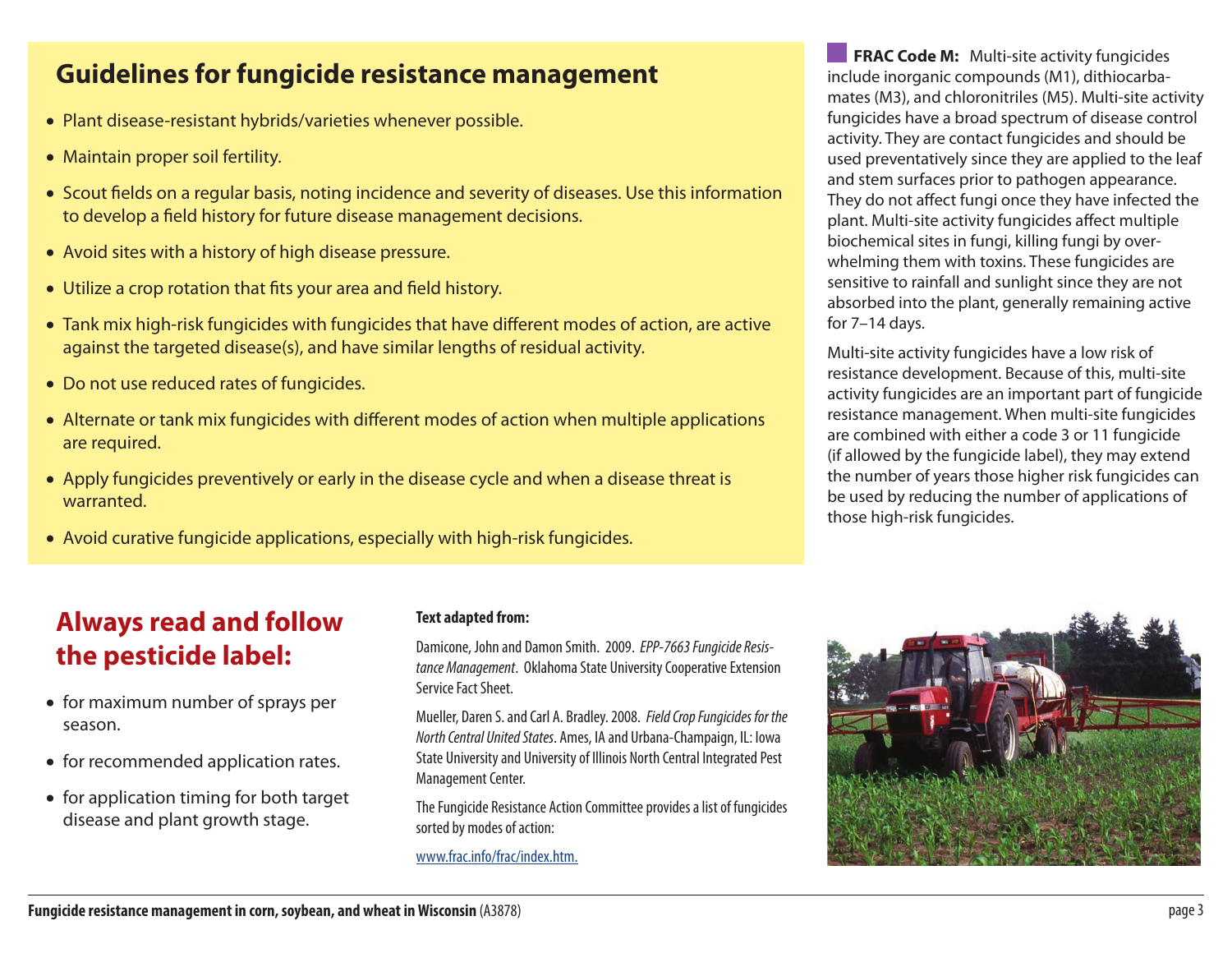#### **FRAC CODE GROUP NAME CHEMICAL FAMILY ACTIVE INGREDIENT PATHOGEN RESISTANCE? MANUFACTURER PRODUCT EXAMPLE CROP\* REGISTERED FOR** No Code *Coniothyrium minitans* **No** Prophtya Contans WG Soybean **1** MBCs thiophanates thiophanate-methyl Yes United Phosphorus Topsin<sup>®</sup> M 4.5FL Soybean Topsin<sup>®</sup> M 70WP Soybean Topsin<sup>®</sup> M 70WDG Soybean Topsin ® M WSB Soybean Makhteshim-Agan Incognito Soybean Thiophanate Methyl 85 Soybean WDG Nufarm Agricultural chemicals Nufarm T-Methyl Soybean **3** DMIs triazole cyproconazole Yes Syngenta Alto 100SL Soybean, Wheat flutriafol **The Yes** Cheminova Topguard Corn, Soybean metconazole Yes BASF Caramba™ Wheat myclobutanil Yes Dow AgroSciences Laredo EC Soybean tebuconozole Yes Bayer CropScience Folicur® Wheat Loveland Products Monsoon Corn, Soybean, Wheat SipCam Advan Muscle Soybean, Wheat Winfield Solutions Onset Corn, Soybean, Wheat Makhteshim-Agan Orius Corn, Soybean, Wheat tetraconazole Yes Valent Domark® 230 ME Corn, Soybean propiconazole Yes Syngenta Tilt® Corn, Soybean, Wheat Dow AgroSciences PropiMax<sup>®</sup> EC Soybean, Wheat Makhteshim Agan. Bumper 41.8 EC Corn, Soybean, Wheat Bumper ES Corn, Soybean, Wheat Loveland Products Fitness Corn, Wheat Direct Ag Source Propicure Corn, Soybean, Wheat Winfield Solutions Topaz Corn, Soybean, Wheat Amtide Amtide Propiconazole Corn, Soybean, Wheat prothioconazole Yes Bayer CropScience Proline® 480SC Corn, Soybean, Wheat **7** SDHI pyridine-carboximide boscalid **The Soybean** Yes BASF Endura® Soybean pyrazole-carboximide penthiopyrad Yes DuPont Vertisan Corn, Soybean, Wheat

#### **Table 1. Individual fungicides listed by FRAC code**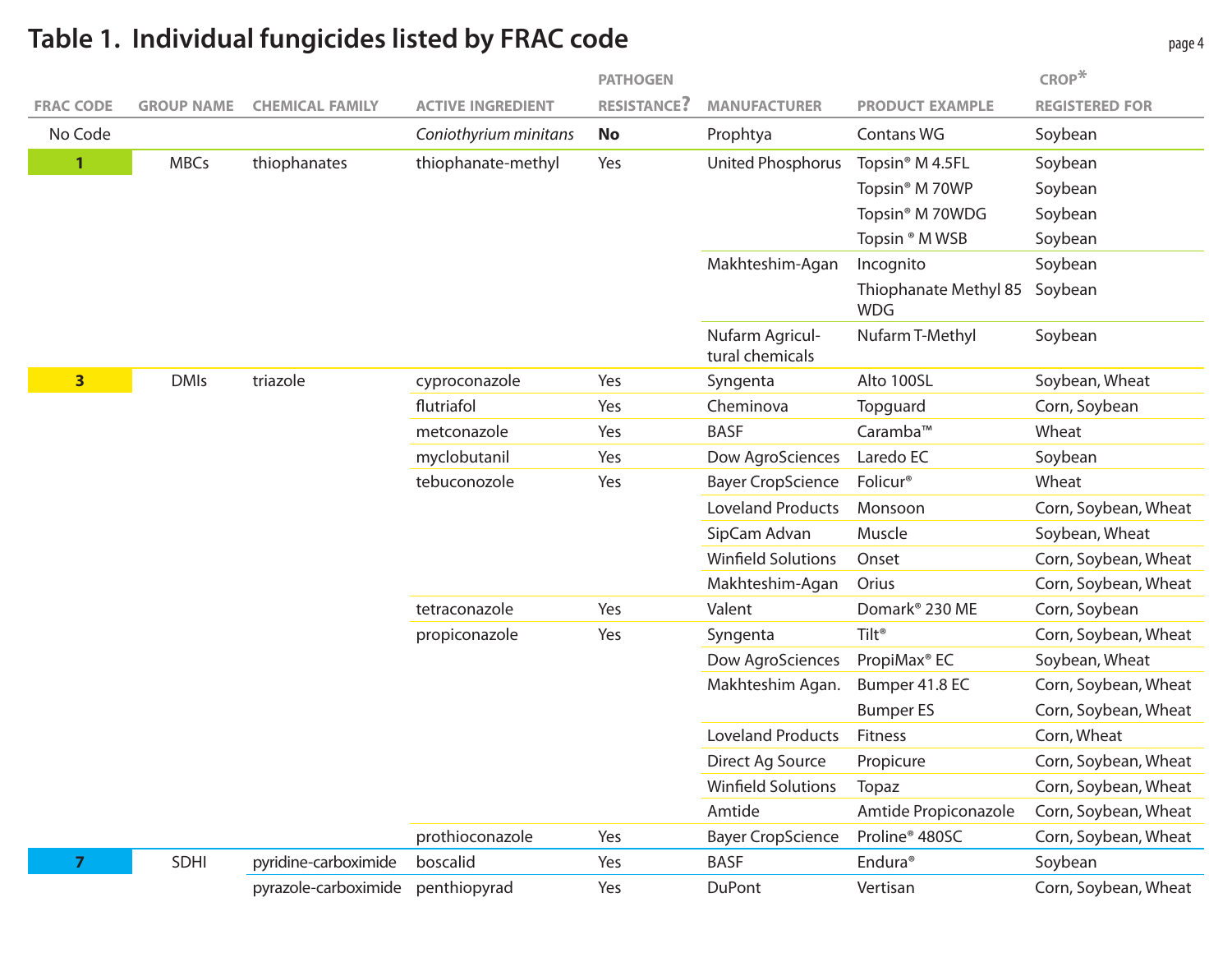| 11 | Qols                                                   | methoxycarbamate  | pyraclostrobin   | Yes       | <b>BASF</b>               | Headline <sup>®</sup>                             | Corn, Soybean, Wheat |
|----|--------------------------------------------------------|-------------------|------------------|-----------|---------------------------|---------------------------------------------------|----------------------|
|    |                                                        | methoxyacrylate   | azoxystrobin     | Yes       | Syngenta                  | Quadris <sup>®</sup>                              | Corn, Soybean, Wheat |
|    |                                                        |                   | picoxystrobin    | Yes       | <b>DuPont</b>             | Aproach                                           | Corn, Soybean, Wheat |
|    |                                                        | dihydro-dioxazine | fluoxastrobin    | Yes       | Arysta LifeSciences       | Evito                                             | Soybean, Corn, Wheat |
|    |                                                        |                   |                  |           | <b>Loveland Products</b>  | Aftershock                                        | Soybean, Corn, Wheat |
| M  | M1                                                     | inorganic         | copper hydroxide | <b>No</b> | <b>DuPont</b>             | Kocide <sup>®</sup> 3000                          | Corn, Soybean, Wheat |
|    |                                                        |                   |                  |           |                           | Kocide ® 2000                                     | Corn, Soybean, Wheat |
|    |                                                        |                   |                  |           | Albaugh Inc./Agri<br>Star | Nu-Cop 3 L                                        | Wheat                |
|    |                                                        |                   |                  |           |                           | Nu-Cop HB                                         | Wheat                |
|    |                                                        |                   | copper octanoate | <b>No</b> | Certis                    | Cueva                                             | Corn                 |
|    |                                                        |                   | copper sulfate   | <b>No</b> | United Phosphorus         | Cuprofix <sup>®</sup> Ultra 40<br><b>Disperss</b> | Soybean, Wheat       |
|    | M <sub>3</sub>                                         | dithiocarbamate   | mancozeb         | <b>No</b> | Dow AgroSciences          | Dithane® DF Rainshield™                           | Corn, Wheat          |
|    |                                                        |                   |                  |           |                           | Dithane® F-45 Rainshield™                         | Corn, Wheat          |
|    |                                                        |                   |                  |           |                           | Dithane <sup>®</sup> M45                          | Corn, Wheat          |
|    |                                                        |                   |                  |           | Cheminova                 | Koverall                                          | Corn, Wheat          |
|    |                                                        |                   |                  |           | <b>United Phosphorus</b>  | Manzate® ProStick™                                | Corn, Wheat          |
|    |                                                        |                   |                  |           |                           | Manzate® Flowable™                                | Corn, Wheat          |
|    |                                                        |                   |                  |           |                           | Penncozeb™ 75DF                                   | Corn, Wheat          |
|    |                                                        |                   |                  |           |                           | Penncozeb <sup>™</sup> 80WP                       | Corn, Wheat          |
|    |                                                        |                   |                  |           |                           | Penncozeb™ 4FL                                    | Corn, Wheat          |
|    | M <sub>5</sub>                                         | chloronitriles    | chlorothalonil   | <b>No</b> | Syngenta                  | Bravo WeatherStik <sup>®</sup>                    | Soybean              |
|    |                                                        |                   |                  |           |                           | Bravo <sup>®</sup> Ultrex                         | Soybean              |
|    |                                                        |                   |                  |           |                           | Chloronil 720                                     | Corn, Soybean        |
|    |                                                        |                   |                  |           | Sipcam Agro USA           | Echo <sup>®</sup> 720                             | Corn, Soybean        |
|    |                                                        |                   |                  |           |                           | Echo <sup>®</sup> 90DF                            | Corn, Soybean        |
|    |                                                        |                   |                  |           | Echo <sup>®</sup> Zn      | Corn, Soybean                                     |                      |
|    |                                                        |                   |                  |           |                           | Chlorothalonil 720 SC                             | Soybean, Corn        |
|    | * MAY BE REGISTERED ON CROPS OTHER THAN CORN, SOYBEAN, |                   |                  |           |                           | Equus 500 ZN                                      | Soybean, Corn        |
|    | OR WHEAT. SEE LABEL FOR INFORMATION.                   |                   |                  |           |                           | Equus 720 SST                                     | Soybean, Corn        |
|    |                                                        |                   |                  |           |                           | Equus DF                                          | Soybean, Corn        |
|    |                                                        |                   |                  |           | <b>Loveland Products</b>  | Initiate                                          | Soybean, Corn        |
|    |                                                        |                   |                  |           |                           | Initiate ZN                                       | Soybean, Corn        |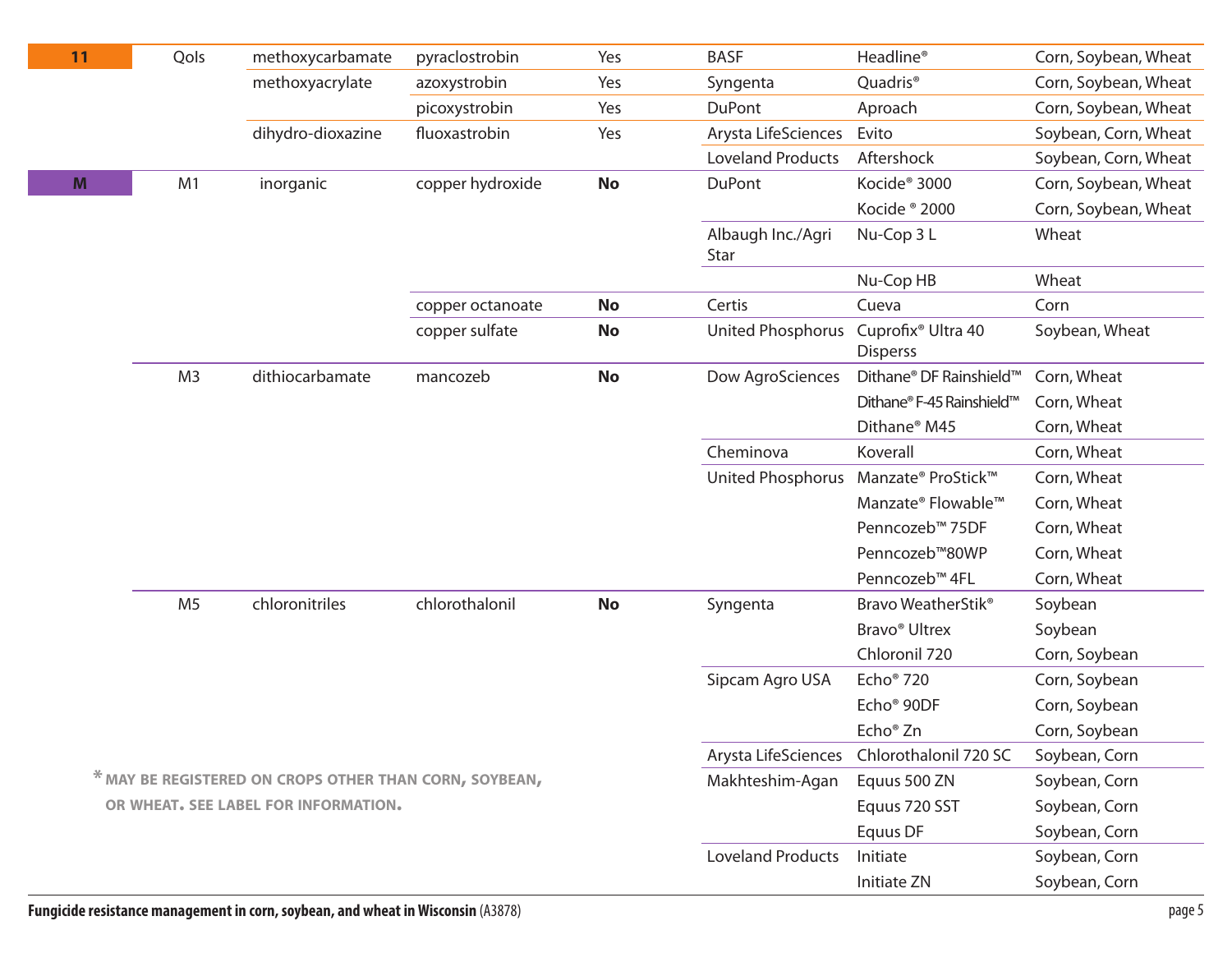## **Table 2. Premix fungicides listed by FRAC code**

|                         |                   |                        |                          | <b>PATHOGEN</b>    |                               |                             | $\mathsf{CROP}^*$     |
|-------------------------|-------------------|------------------------|--------------------------|--------------------|-------------------------------|-----------------------------|-----------------------|
| <b>FRAC CODE</b>        | <b>GROUP NAME</b> | <b>CHEMICAL FAMILY</b> | <b>ACTIVE INGREDIENT</b> | <b>RESISTANCE?</b> | <b>MANUFACTURER</b>           | <b>PRODUCT EXAMPLE</b>      | <b>REGISTERED FOR</b> |
| M1                      | M1                | inorganic              | copper hydroxide         | <b>No</b>          | Isagro                        | Badge X2                    | Corn                  |
| M1                      |                   |                        | copper oxychloride       | <b>No</b>          |                               |                             |                       |
|                         |                   |                        |                          |                    |                               |                             |                       |
| $\overline{\mathbf{3}}$ | <b>DMI</b>        | triazole               | propiconazole            | Yes                | United Phosphorus Topsin Xtra |                             | Soybean               |
| $\mathbf{1}$            | <b>MBCs</b>       | thiophanate            | thiophanate-methyl       | Yes                |                               |                             |                       |
|                         |                   |                        |                          |                    |                               |                             |                       |
| $\overline{\mathbf{3}}$ | <b>DMI</b>        | triazole               | prothioconazole          | Yes                | Bayer                         | Prosaro <sup>™</sup> 421 SC | Wheat                 |
| $\overline{\mathbf{3}}$ | <b>DMI</b>        | triazole               | tebuconazole             | Yes                |                               |                             |                       |
|                         |                   |                        |                          |                    |                               |                             |                       |
| $\overline{\mathbf{3}}$ | <b>DMI</b>        | triazole               | propiconazole            | Yes                | Syngenta                      | Quilt <sup>®</sup>          | Corn, Soybean, Wheat  |
| 11                      | Qol               | methoxyacrylate        | azoxystrobin             | Yes                |                               |                             |                       |
|                         |                   |                        |                          |                    |                               |                             |                       |
| $\overline{\mathbf{3}}$ | <b>DMI</b>        | triazole               | propiconazole            | Yes                | Syngenta                      | Quilt <sup>®</sup> Xcel     | Corn, Soybean, Wheat  |
| 11                      | Qol               | methoxyacrylate        | azoxystrobin             | Yes                |                               |                             |                       |
|                         |                   |                        |                          |                    |                               |                             |                       |
| $\overline{\mathbf{3}}$ | <b>DMI</b>        | triazole               | propiconazole            | Yes                | Helena Chemical               | Avaris™                     | Corn, Soybean, Wheat  |
| 11                      | Qol               | methoxyacrylate        | azoxystrobin             | Yes                |                               |                             |                       |
|                         |                   |                        |                          |                    |                               |                             |                       |
| $\overline{\mathbf{3}}$ | <b>DMI</b>        | triazole               | propiconazole            | Yes                | <b>Helena Chemical</b>        | HM-0812 <sup>®</sup>        | Corn, Soybean         |
| 11                      | Qol               | methoxyacrylate        | azoxystrobin             | Yes                |                               |                             |                       |
|                         |                   |                        |                          |                    |                               |                             |                       |
| $\overline{\mathbf{3}}$ | <b>DMI</b>        | triazole               | cyproconazole            | Yes                | Syngenta                      | Quadris Xtra™               | Soybean               |
| 11                      | Qol               | methoxyacrylate        | azoxystrobin             | Yes                |                               |                             |                       |
|                         |                   |                        |                          |                    |                               |                             |                       |
| $\overline{\mathbf{3}}$ | <b>DMI</b>        | triazole               | difenoconazole           | Yes                | Syngenta                      | Quadris Top™                | Soybean               |
| 11                      | Qol               | methoxyacrylate        | azoxystrobin             | Yes                |                               |                             |                       |
|                         |                   |                        |                          |                    |                               |                             |                       |
| $\overline{\mathbf{3}}$ | <b>DMI</b>        | triazole               | metconazole              | Yes                | <b>BASF</b>                   | Headline AMP <sup>™</sup>   | Corn                  |
| 11                      | Qol               | methoxycarbamate       | pyraclostrobin           | Yes                |                               |                             |                       |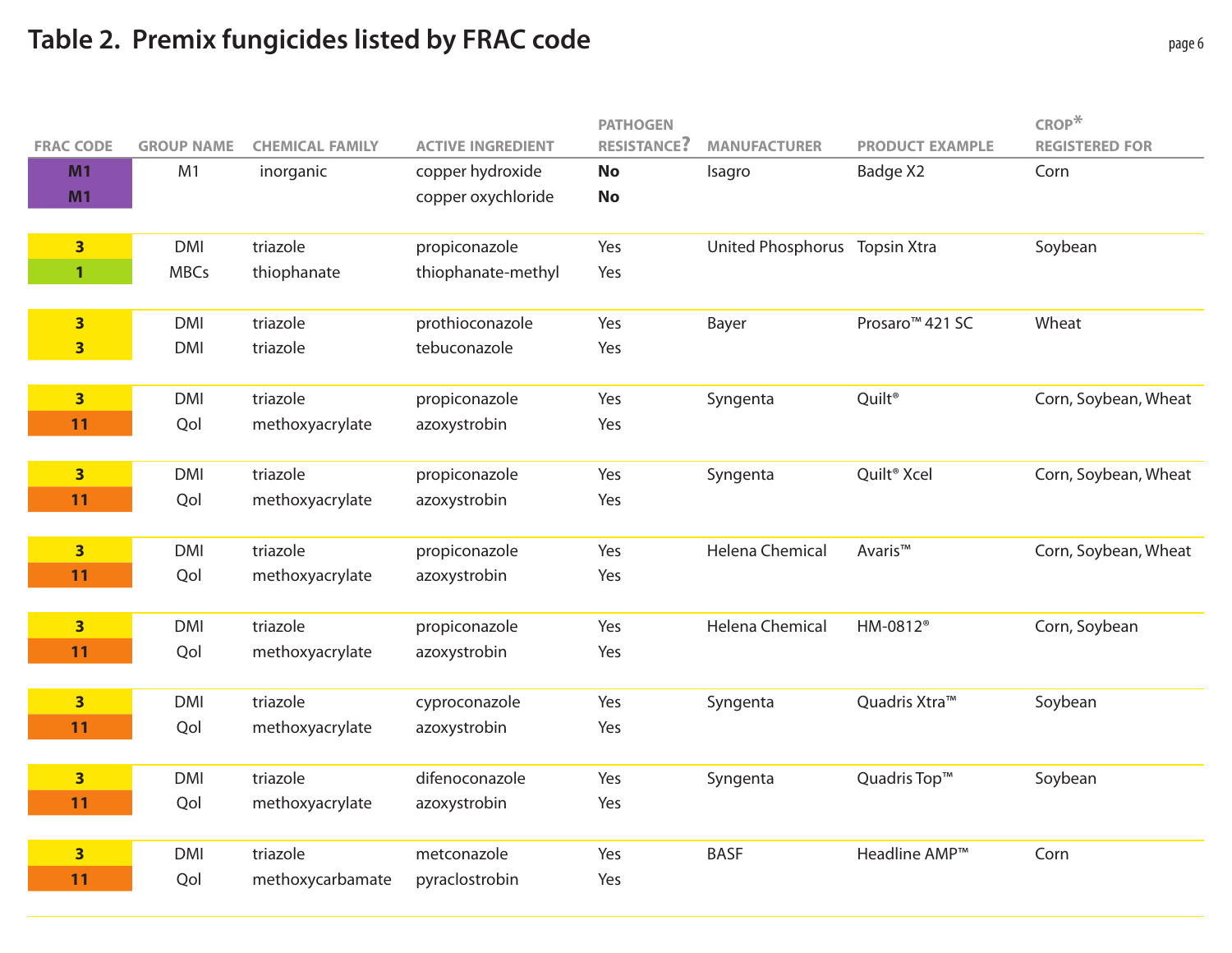| $\overline{\mathbf{3}}$ | <b>DMI</b> | triazole             | metconazole     | Yes | <b>BASF</b>              | Twinline™                 | Wheat                |
|-------------------------|------------|----------------------|-----------------|-----|--------------------------|---------------------------|----------------------|
| 11                      | Qol        | methoxycarbamate     | pyraclostrobin  | Yes |                          |                           |                      |
|                         |            |                      |                 |     |                          |                           |                      |
| $\overline{\mathbf{3}}$ | <b>DMI</b> | triazole             | tebuconazole    | Yes | <b>Bayer CropScience</b> | Absolute 500 SC           | Wheat                |
| 11                      | Qol        | oximinoacetate       | trifloxystrobin | Yes |                          |                           |                      |
|                         |            |                      |                 |     |                          |                           |                      |
| $\overline{\mathbf{3}}$ | <b>DMI</b> | triazole             | prothioconazole | Yes | <b>Bayer CropScience</b> | Stratego <sup>®</sup> YLD | Corn, Soybean, Wheat |
| 11                      | Qol        | oximinoacetate       | trifloxystrobin | Yes |                          |                           |                      |
|                         |            |                      |                 |     |                          |                           |                      |
| $\overline{\mathbf{3}}$ | <b>DMI</b> | triazole             | propiconazole   | Yes | <b>Bayer CropScience</b> | Stratego <sup>®</sup>     | Corn, Soybean, Wheat |
| 11                      | Qol        | oximinoacetate       | trifloxystrobin | Yes |                          |                           |                      |
|                         |            |                      |                 |     |                          |                           |                      |
| 7                       | SDHI       | pyrazole-carboxamide | fluxapyroxad    | Yes | <b>BASF</b>              | Priaxor                   | Corn, Soybean, Wheat |
| 11                      | Qol        | methoxycarbamate     | pyraclostrobin  | Yes |                          |                           |                      |

**\* MAY BE REGISTERED ON CROPS OTHER THAN CORN, SOYBEAN, OR WHEAT. SEE LABEL FOR INFORMATION.**